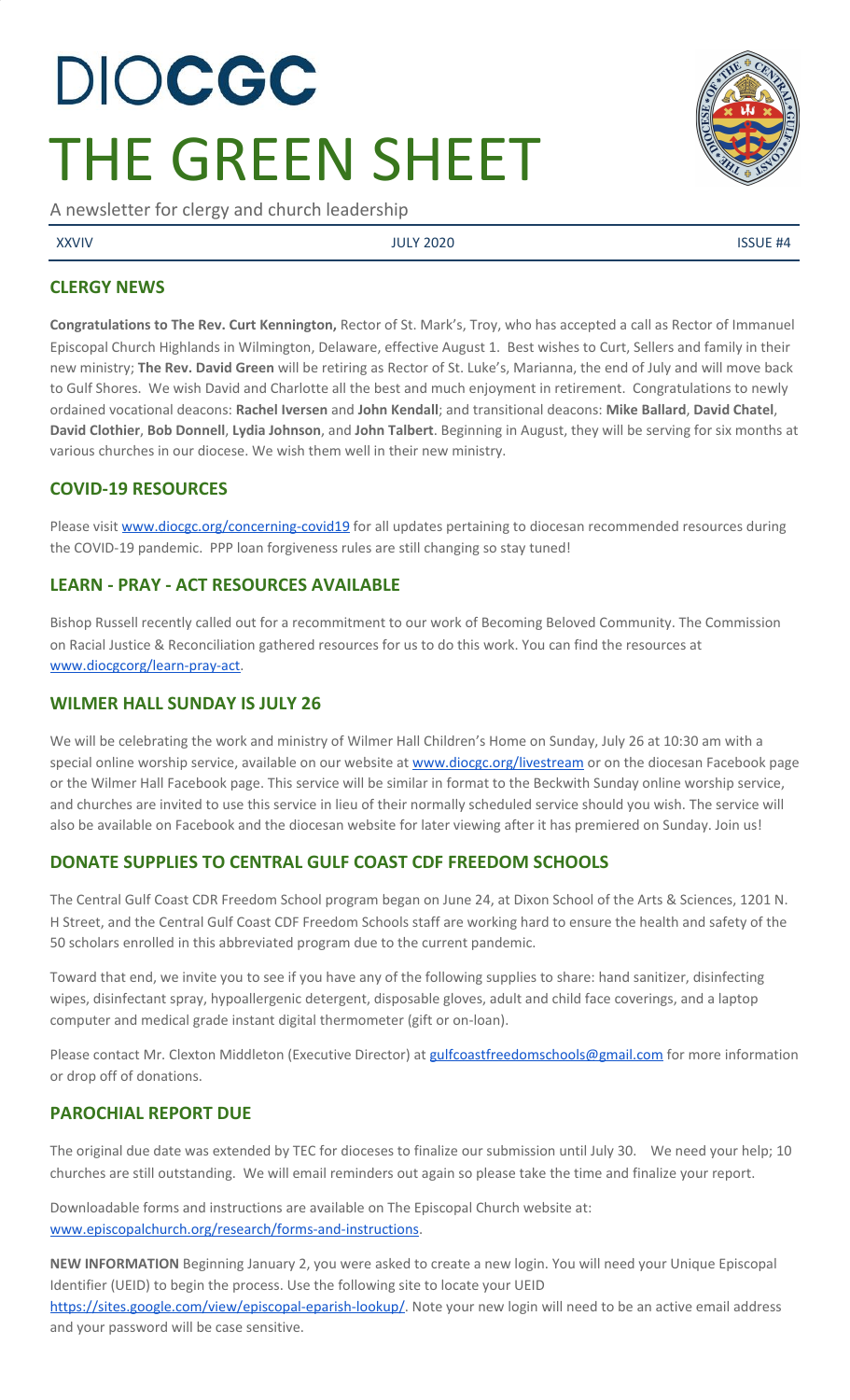## **2020 LOGIN CREDENTIALS FOR TENS STEWARDSHIP MATERIALS**

We are a diocesan member of TENS, [The Episcopal Network for Stewardship](http://r20.rs6.net/tn.jsp?f=0012pqt_t4bfTKnRF8Xmufb-M4Ry8JkNpVzuf-DfMr466n2fJlrEabEgWXavWDn2Hx3i5ph5cMsQu0KkvBM2IIao7IcazXgBLtGdZrXLuo4poO7i2eq_EiuExGDSC-wd1a3AjKcDRDPj18=&c=9_JBIUfw9Y9WIzA02dVBmW_Dc5eF3SbOEA5-vLB-MbLj0nQWfaMvNg==&ch=bNQQUmRhILUjCbu1RkHCQ0rqqsD1-RBYprcIQ3NuhLlaKPcsXS1TyQ==). With our membership comes the ability for all of our churches to use the materials advertised by TENS. They include all the printable materials and resources for an eight week giving campaign. This year's materials combined with the ZOOM workshops in July and August will help you and your congregation navigate these new times, using technical and pastoral best practices. Please download the tools through the members portal and invite your stewardship teams to sign up for workshops.

The login credentials change each year for members. Website: <https://www.tens.org/resources/member-resources/> Please note the login credentials for 2019: **Username:** 1PETER **Password:** FOUR:10

#### **50TH JUBILEE TOOLKIT**

Although our Jubilee year has been altered due to the pandemic, we believe we can still use our monthly toolkit filled with helpful resources, stories, information, and ways to engage your church community throughout the year as a way of connecting to our larger diocesan community. Some materials have been adapted. All Jubilee Toolkit materials are available on our website at [www.diocgc.org/jubilee-celebration-resources.](http://www.diocgc.org/jubilee-celebration-resources)

#### [DOWNLOAD THE FLYER](https://drive.google.com/file/d/105lyVxayb2fJSkYq9BolKFRXZu-UhXKU/view?usp=sharing)

## **CLERGY / RESOURCE REMINDERS**

2020 Tax Guides are now available at CPG.org. For clergy personal income tax returns: [2020 Clergy Tax Return Preparation Guide for 2019 Returns](https://www.cpg.org/linkservid/D998735C-CE21-6189-EB815B133ECD868A/showMeta/0/?label=2020%20Clergy%20Tax%20Return%20Preparation%20Guide%20for%202019%20Tax%20Returns) [CPG Supplement to the 2020 Clergy Tax Return Preparation Guide](https://www.cpg.org/linkservid/DA0301BC-D8CF-06D3-C4C6BAB106394432/showMeta/0/?label=Supplement%20to%20the%202020%20Clergy%20Tax%20Return%20Preparation%20Guide%20for%202019%20Returns)

#### **CONGREGATIONAL RESOURCE REMINDER**

Thank you to each congregation's work to participate in the Episcopal Diocese of the Central Gulf Coast's Congregational Vitality Survey! With almost all our congregations using the same assessment tool we will have a snapshot of the diocese as a whole around seven aspects of vitality which will assist us all in determining diocesan priorities for the future: discipleship, mission engagement, evangelism, leadership, worship, belonging, and health.

Here is a link to all the resources available through this survey: [http://www.uscongregations.org/.](http://www.uscongregations.org/) For more information, please contact The Rev. Kammy Young at [kammy@diocgc.org](mailto:kammy@diocgc.org).

## **INSURANCE UPDATES / INFORMATION**

- There will be a one-time "Open Enrollment" period later in the year (est. July 2020) for eligible employees that may wish to add a short-term and/or long-term disability benefit (without medical underwriting). We will share this information when CPG makes it available.
- Please visit our website for additional insurance info: <https://www.diocgc.org/congregational-resources>
	- [Risk Management & Insurance Basics for Religious Organizations \(recommended\)](https://2f23db9c-81c0-437f-88c1-0d3b99fdb03d.filesusr.com/ugd/ca270f_0fc945a39bad470191c4075c97602c08.pdf)
	- [Safety and Insurance Handbook for Churches \(recommended\)](https://2f23db9c-81c0-437f-88c1-0d3b99fdb03d.filesusr.com/ugd/4525a9_6b89020a60b040f49e2f7feb44b56873.pdf)

#### **CONGREGATIONS IN TRANSITION (as of 7/1/2020)**

| Destin, St. Andrew's                                               | Receiving names                              |  |
|--------------------------------------------------------------------|----------------------------------------------|--|
| Foley, St. Paul's                                                  | Interim in place and profile being developed |  |
| Lillian, Advent                                                    | Rector called and in place                   |  |
| Milton                                                             | Interim in place                             |  |
| Mobile, Trinity                                                    | Receiving names                              |  |
| Panama City Beach, Episcopal Churches of (Grace and St.<br>Thomas) | Narrative profile being developed            |  |

For information, please contact:

The Rev. Massey Gentry, Canon to the Ordinary, at [mgfairhope@gmail.com](mailto:mgfairhope@gmail.com) or (251) 459-4169. **Please do not contact the openings directly.**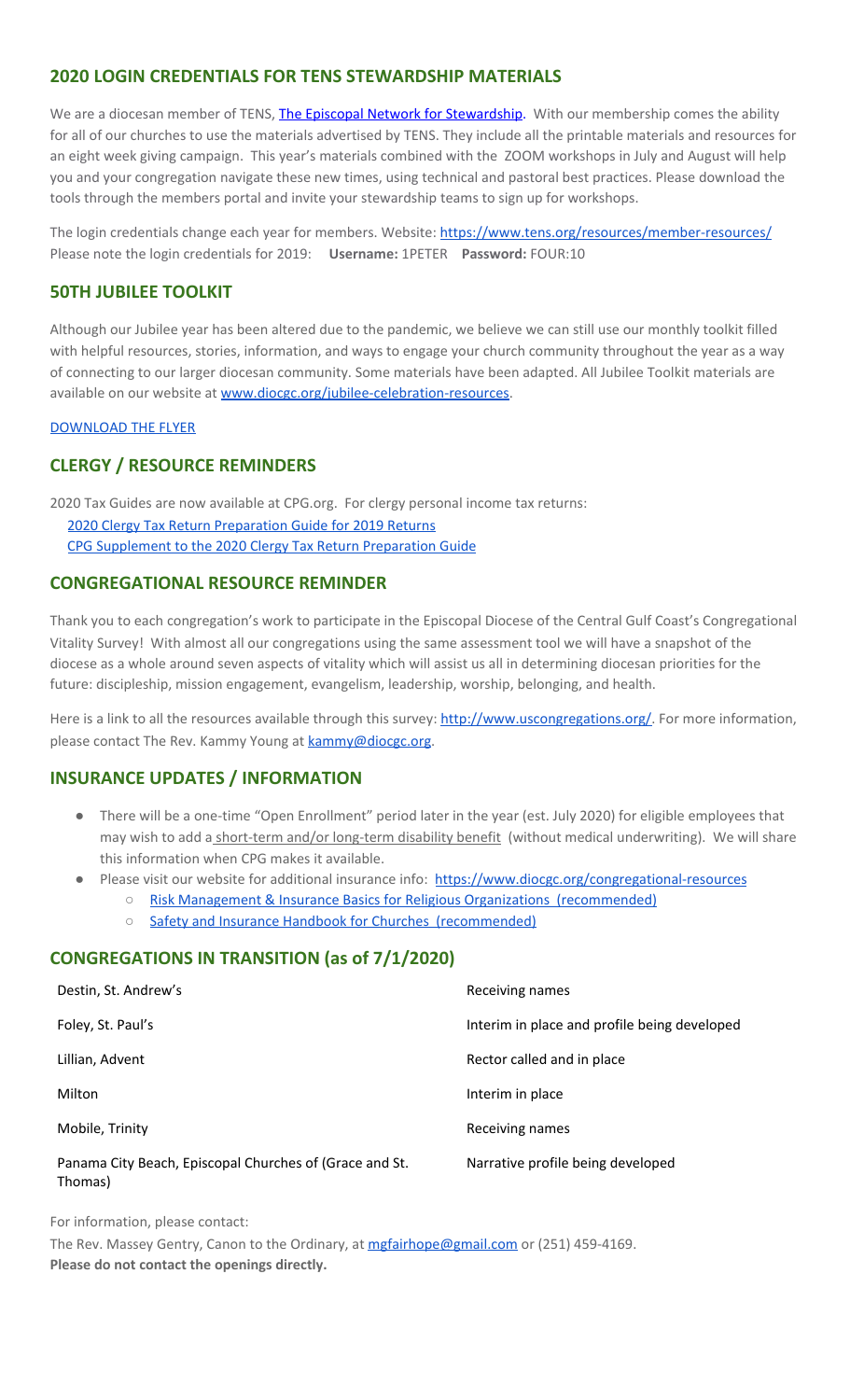## **SAFEGUARDING TRAINING (ONLINE)**

Our ministries to children and youth are a vital part of the mission of our church; training in the prevention, detection, and reporting of sexual abuse helps us to provide a safe environment. Safeguarding is primarily about *abuse prevention training* and is **mandatory** for those working with and around children and youth. Anyone can take these online modules at any time and at your own pace. Enrolling is simple; just follow the few steps in our short guideline document available on the diocesan website: [https://docs.wixstatic.com/ugd/ca270f\\_efa8f4dca14f48a3ada58d6efc090309.pdf](https://docs.wixstatic.com/ugd/ca270f_efa8f4dca14f48a3ada58d6efc090309.pdf)

# **JOB POSTINGS**

No job postings at this time.

# **FACEBOOK GROUP FOR CHURCH COMMUNICATORS**

Jenn Johnson, diocesan missioner for communications, moderates a closed Facebook Group for anyone who is involved in church communications within our diocese. It is a way to share ideas and resources, or pose questions and concerns. To join, contact Jenn at [jenn@diocgc.org.](mailto:jenn@diocgc.org)

## **COMMUNICATIONS QUICK LINKS**

Submit an article for [publication](http://www.emailmeform.com/builder/form/XqOP984Ae60c8m6ynr) Submit a [church/community](http://www.emailmeform.com/builder/form/eOM4Bb6VTb78y20Wrapf8) event Submit a job [posting](https://www.emailmeform.com/builder/form/0cZqC653GdH24p01aWQDfUh)

#### **CYCLES OF PRAYER FOR DIOCESE AND PRISON MINISTRY**

Congregations are asked to include both our Diocesan Cycle of Prayer and our Prison Ministry Cycle of Prayer in their Prayers of the People, newsletters and/or bulletins. Both are available at [www.diocgc.org/cycle-of-prayer.](http://www.diocgc.org/cycle-of-prayer)

#### **BOOKMARK THE DIOCESAN CALENDAR**

Stay up-to-date on diocesan events by bookmarking our calendar: [https://www.diocgc.org/calendar-of-events.](https://www.diocgc.org/calendar-of-events)

#### **UPCOMING DIOCESAN EVENTS** (times listed are Central Standard Time)

| <b>WHAT</b>                                    | <b>WHEN</b> | <b>WHERE</b>                                       |
|------------------------------------------------|-------------|----------------------------------------------------|
| Wilmer Hall Sunday                             | Jul 26      | Online - Wilmer Hall Facebook<br>Diocesan Facebook |
| Implicit Bias Workshop for Clergy and Vestries | Aug 4-5     | Online (details will be emailed)                   |

## **BISHOP RUSSELL'S SCHEDULE**

| <b>WHAT</b> | <b>WHEN</b> | <b>WHERE</b> |
|-------------|-------------|--------------|
| Vacation    | Jul 3 - 31  | On Vacation  |